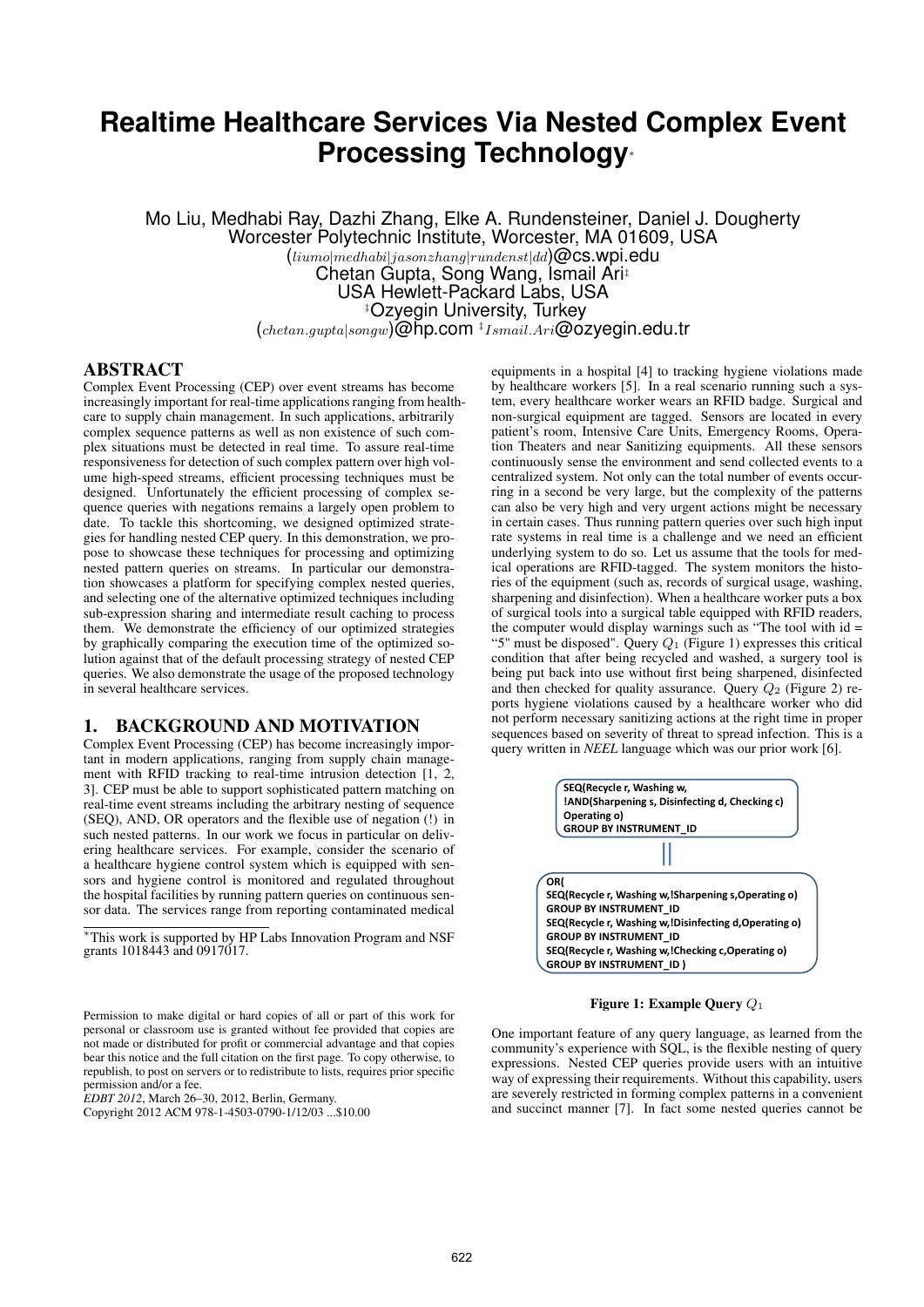SEQ(Enter\_Patient\_Room en, Touch\_Patient tp, Exit\_Patient\_Room ex, !OR(Sanitize s, Patient\_Critical pc) Enter\_Patient\_Room en1) GROUP BY EMPLOYEE\_ID WITHIN 5 MINS

Figure 2: Example Query *Q*<sup>2</sup>

expressed as flat queries or might result in an exponential number of flat queries. However, the state-of-art CEP systems including SASE [1], ZStream [3] and Cayuga [2] do not support nested CEP queries with negation.

Traditionally, an iterative execution strategy is adopted for processing nested queries [8]. Namely, first all component events matching the outer query would be identified. Thereafter, for each outer match such as SEQ(Recycle, Washing, Operating) in *Q*1, the results for the nested inner subsequences would be iteratively computed, in this case, AND(Sharpening, Disinfection, Checking). Finally, each outer candidate sequence result would be constrained by the non-existence of the inner subsequence match between event pairs of Washing and Operating readings. As our prior experiments in [9] confirm, this classic process of first constructing the outer sequences and then iteratively the inner sequences can be prohibitively inefficient, missing critical opportunities for optimization as illustrated below.

Problem 1: In traditional iterative processing of nested CEP, a top-down ordering is forced upon the execution of the CEP subexpressions thus missing out on huge gains potentially achievable by decorrelating them and processing them simultaneously.

Problem 2: In traditional CEP processing, candidate sequence results generated may later simply be discarded – thus wasting precious resources. For example, in the above query *Q*1, the generation of the sequence results for the outer subexpression SEQ(Recycle r, Washing w, Operating o) would be wasted, since during medical procedures inner sequences of type AND(Sharpening s, Disinfection d, Checking c) may not exist. This unnecessary outer event generation to be later discarded wastes precious memory and CPU processing resources.

**Problem 3:** On the other hand while the traditional processing strategy [8] produces full results satisfying the nested *negated* subexpression are processed completely, the full computation of negated sub-expression might not be needed because the existence of only one result should be able to filter an outer sub-expressions results.

Problem 4: Iterative execution strategy, with the sub-expression execution being triggered by an outer sub-expression result often leads to re-computations of the same result, thus causing an undesirable wastage of CPU resources.

To address these problems we set out to develop technology for the specification and execution of a wide range of nested CEP queries with negation appearing at any level of nesting. We will demonstrate a system which flattens nested CEP queries and executes these rewritten queries in an efficient manner [9]. In addition we also propose an effective caching technique to avoid re-computation of already computed pattern results. Caching is in particular an effective technologies for complex queries, for which no rewriting is possible. This nested CEP technology work is orthogonal to our parallel efforts of providing OLAP capabilities on streaming multidimensional data [10] and of adding "active rules and concurrency" into CEP engines [5].

In particular, we will demonstrate the following:

- Allow audience to enter queries in the nested CEP language  $NEEL<sup>1</sup>$ , designed for specifying nested CEP queries.
- *•* Demonstrate the caching based optimized processing of Nested CEP queries.
- Illustrate the step-wise application of rewriting technology to unnest *NEEL* queries whenever possible, resulting in a new rewritten query plan.
- *•* Audience can then choose between bit-encoded shared execution processing strategy or continuous caching techniques for the optimized processing of *NEEL* query plan.
- Showcase a case-study in healthcare for infection prevention using our *NEEL* processing technology.

# 2. THE NESTED CEP TECHNOLOGY

2.1 E-Analytics System Architecture



Figure 3: E-Analytics Event Processing System Architecture

The architecture of our *NEEL* query processing system is depicted in Figure 3. It can be seen broadly as comprised of two units namely, the Executor and the Optimizer. The Optimizer consists of the Logical and the Physical Optimizer. The query is first registered and goes into Logical Query Optimizer which applies the Rewriting Rules to a given nested CEP query to reduce the nesting of the NEEL query plan. The Physical Optimizer makes a cost based decision for grouping multiple rewritten sub-queries obtained from the Logical Optimizer based on input statistics. Lastly the Executor which is driven by the Optimizer has two components. The Ouery Executor uses a novel bit-marking technique [9] for shared expression execution and continuous caching for leveraging previously computed sub-expression.

#### 2.2 *NEEL* Sub-expression Caching Strategies

Many *NEEL* queries cannot be completely flattened even after application of the rewriting rules. Thus for such queries we have to execute them iteratively. However as mentioned in Problem 4 of Section 1, the iterative execution of Nested CEP queries results in the re-computation of the results for inner sub-queries every time an outer triggering event arrives. Thus to avoid re-computations of

<sup>&</sup>lt;sup>1</sup>NEEL stands for Nested Complex Event Query Language.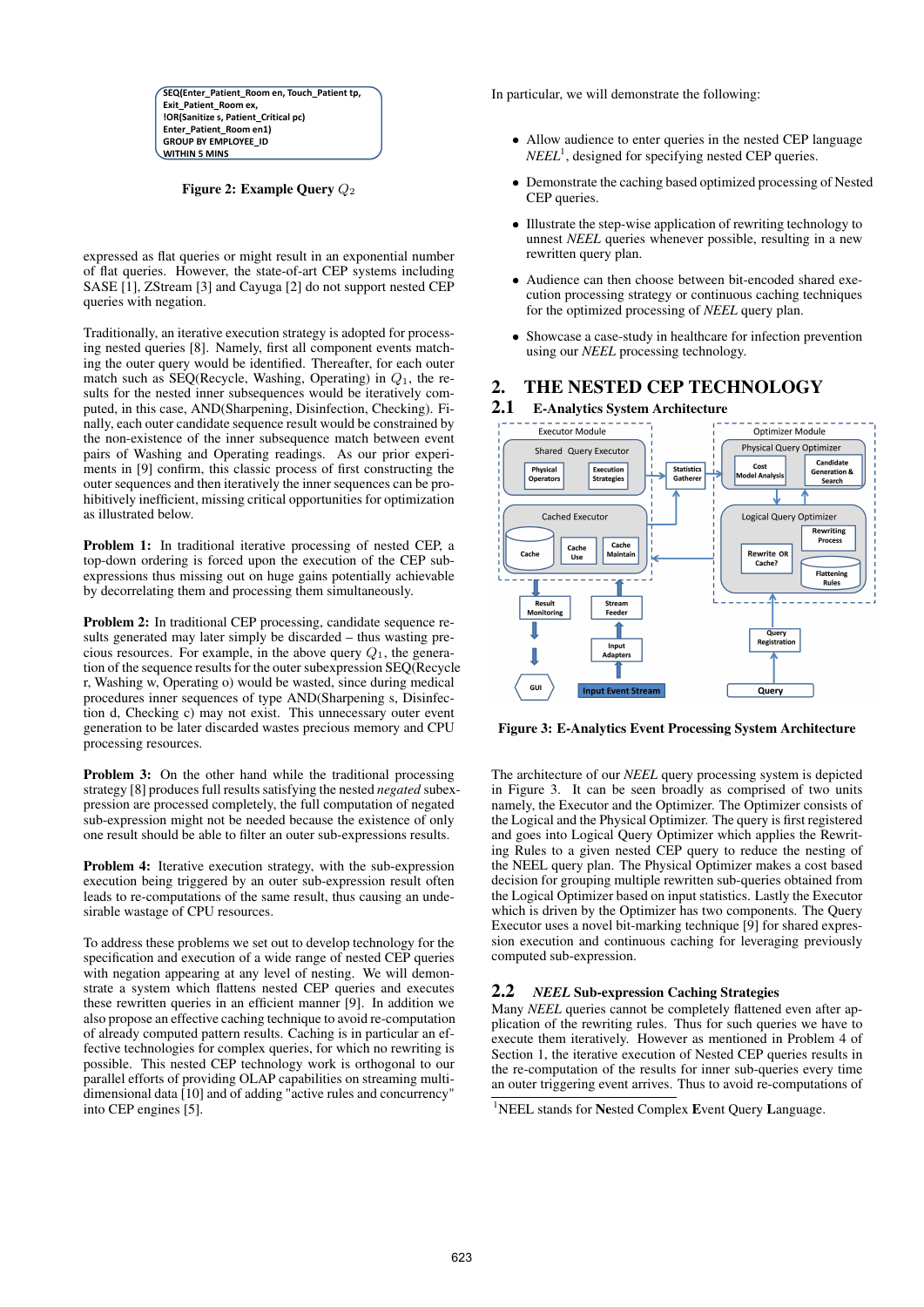intermediate results, we cache them. The cache is continuous and needs to be updated and maintained as the window moves on. For this we selectively associate a cache with each nested query subexpression. Each cache is attached with semantic descriptors which act as indicators to foretell what content have already been loaded in the cache. Given an outer query result triggered by an event *en*, we calculate the constraint window for each sub-query given by the timestamps of the events in the outer query bounding the sub query. For a given constrained window if a matching semantic descriptor is found in the cache, the results are directly retrieved from the cache. If however an exact match is not found, the cache is updated. We design a novel technique to avoid storing duplicate results for overlapping windows. The newly added content is now updated into the cache and attached with the appropriate Semantic Descriptor. Several enhancements of this basic caching will be demonstrated including maintaining flags for negated sub-queries and partitioning the cache for handling predicates.

#### 2.3 *NEEL* Logical Query Optimization

This module handles the problem of reducing the nesting levels of a nested *NEEL* query when it is possible to do so. We have a set of rules to unnest nested *NEEL* queries with Sequence and Negation operators to produce equivalent queries without nesting under certain preconditions. We also have a procedure of applying these rules to a given *NEEL* query. Our proposed rewriting rules fall into three categories: flattening rules, distributive rules and negation push down rules. We briefly discuss this technique [9] based on the example shown below in figure 4.

We will now walk through a complete example for unnesting a *NEEL* query. Given a query *Q*<sup>3</sup> as shown in Figure 4(a) we first apply the Negation Push Down Rule resulting in the intermediate rewritten query shown in Figure 4(b). We then apply the Distributive Rule on Figure 4(b) resulting in the rewritten query shown in Figure 4(c). This corresponds to the final flat query in this case.

#### 2.4 *NEEL* Physical Query Optimization

A rewritten *NEEL* query may consist of multiple expressions which may share common sub-expressions. One of the challenges for efficient computation is to avoid recomputation of common subexpressions. This module handles the critical task of deciding shared sub-expressions processing. The decision is based on a cost model described in detail in [9] which uses statistics supplied by the Executor engine. This problem of optimally grouping sub-expressions has an exponential search space. We provide strategies for traversing the search space to find high-quality solutions efficiently.  $Q_2$  in its rewritten form shown in Figure 4(c) consists of three conjuncts that share the same positive patterns SEQ(Recycle, Washing, Operating), except with different negative interleaved events. The first two share the common prefix SEQ(Recycle, Washing, ! Sharpening) while the last two share the common prefix SEQ(Recycle, Washing, ! Sharpening, Sharpening, ! Disinfection). Our optimizer finds a logical grouping of the sub-expressions with the minimum overall execution cost.

## 2.5 *NEEL* Shared Query Executor

We introduce a shared expression physical operators assisted by a dynamic bit-marking scheme that achieves early termination of evaluating negated sub-expressions to tackle problem 3 listed in Section 1. Unlike existing systems [1, 2, 3], we share event expressions when subpatterns contain the same positive event types while their negative event types may differ in their types as well as their position within the respective sequence. We observe that event expressions with common positive event types return the same results yet apply different filters about the required non-existence of certain events. The main idea of our strategy is to record the con-

straints of non-occurrence for each expression at compile time using an efficient bit-encoding based methodology. At run time, as we construct each sequence result, we keep track of which of the given constraints are satisfied. We stop the evaluation early for unsatisfied event expressions.

## 3. DEMONSTRATION

Our demonstration will introduce the audience to two distinct views, namely an internal and an external view. The first demonstration showcases the Nested CEP core technology focussing in particular on the alternate optimization and processing innovations we have developed. The second demonstration will showcase a real life scenario using our Nested CEP processing engine - The E-Analytics Engine.

### 3.1 The E-Analytic Engine

Entering a query and selecting Processing Technique. Figure 5 shows the console where the user can enter *NEEL* queries and submit them to generate a Query Plan. Following this a user may choose from among the alternate methods of executing the query. He can choose to execute the query without rewriting it, i.e using the caching based iterative technique or choose to rewrite it first and then optionally apply the shared sub-expressions based optimization to execute the rewritten query. The system can also use the two techniques in conjunction for partially rewritten queries.

Rewriting and Viewing Query Plan. The Rewriter traverses the parse tree and applies the rewriting rules based on our rewriting procedure until no more rule can be applied. The audience can visualize all intermediate stages of rewriting. Figure 6 shows the



Figure 5: E-Analytic Query Entry Console

order of rule application for query *Q*2. The audience can see for instance what rules are applied in what order. Here first the Negation Push Down rule has been applied followed by the Distributive Rule. Figure 7 shows the rewritten query plan.

Visualizing Performance Comparisons. The audience can choose to see how the different optimization techniques performed compared to each other and also against the default iterative processing technique. Once a query has been run using each of the strategies, a chart comparing the execution time for each of the techniques is generated and can be viewed.

# 3.2 The Healthcare Hygiene Monitoring System